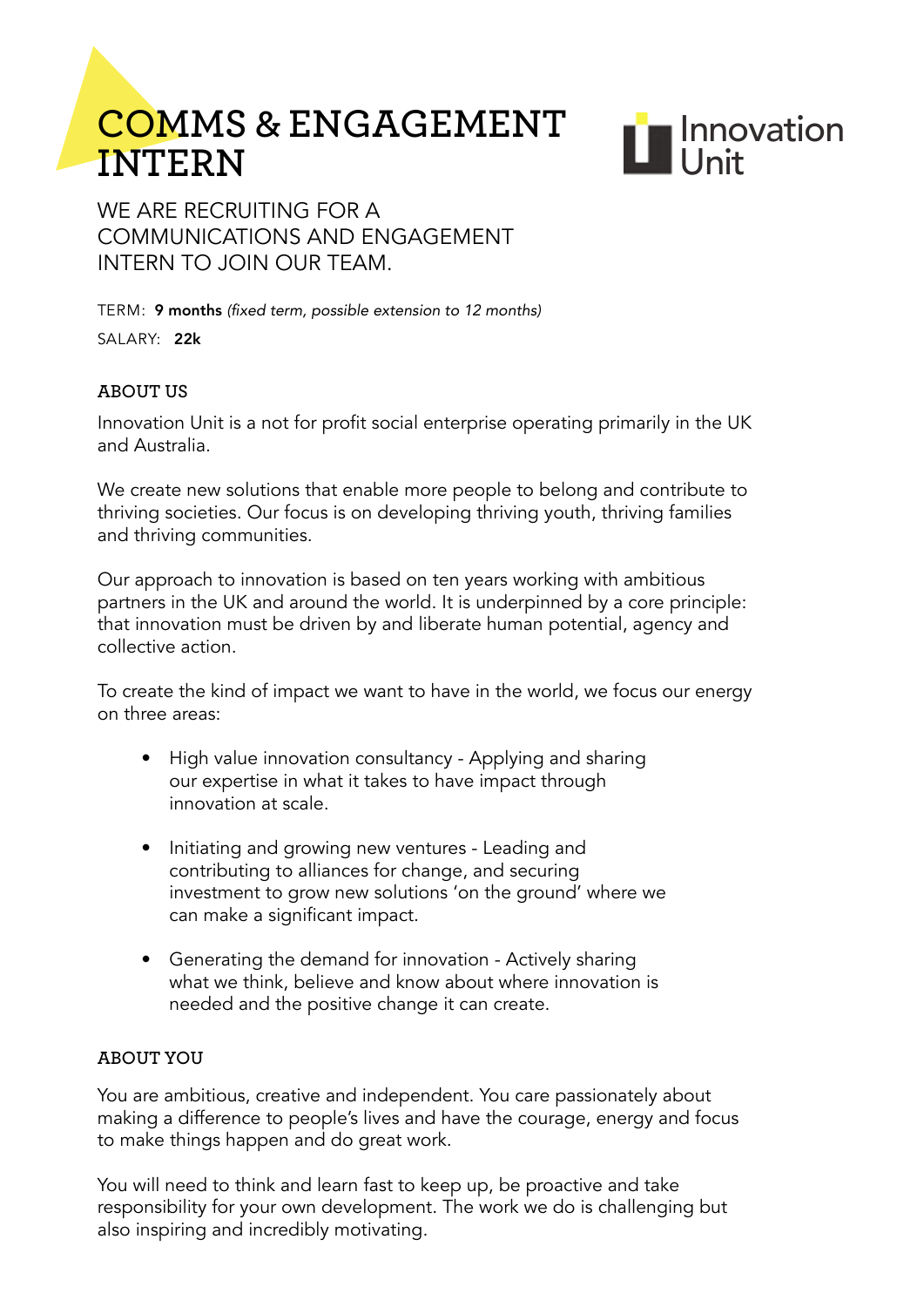#### **aBoUt the Role:**

Over the past 6 months we have invested in enhancing the quality of our external communications and the way we engage with others. We are looking for an intern who can help us grow our work in this area - someone who can uncover and connect to interesting insights and ideas, create a range of compelling content and use different channels to share it in exciting ways with the rest of the world.

You'll spend time working directly as part of teams delivering innovation projects and new ventures, as well as supporting the central engagement and communications function.

We are looking for an intern who has top notch written communication skills who can take complex ideas and create clear and concise blogs, web content, material for publications, presentations and press releases - and who gets what works on social media.

We'll also need you to support the design and running of the brilliant events and workshops that form part of our work.

## **THE** TERMS:

Our terms are generous: you'll be based in our offices in London Old Street, earn £22,000 per year and receive 27 days paid holiday per year. You will have opportunities to work directly with clients and partners, who include: government departments; local authorities; large national charities; international consultancies; health and social care commissioners and providers; and schools. We will help you to get the most out of your time with Innovation Unit and to prepare for your next adventure.

Innovation Unit interns go on to amazing careers after they leave us. Some join think tanks, design agencies and research organisations. Others are inspired to join provider organisations to deliver the brilliant new services and systems they've been innovating.

## **how to apply:**

Whatever the future holds for you we hope you are excited to spend the next 9 months with us - working hard, learning a lot and making a genuine difference to people and places.

If you are, send your CV, three examples of your written work (preferably of different types and written for different audiences) and a 500 word blog post responding to any of the issues raised in our recent event 'Learning to Thrive' ([videos here](https://www.youtube.com/watch?v=9uSOsBY16Zk&list=PLeQrO4xHrF2Lv6gJLxN_jPT5DYwRmwU7X)). Is there anything you are inspired by?